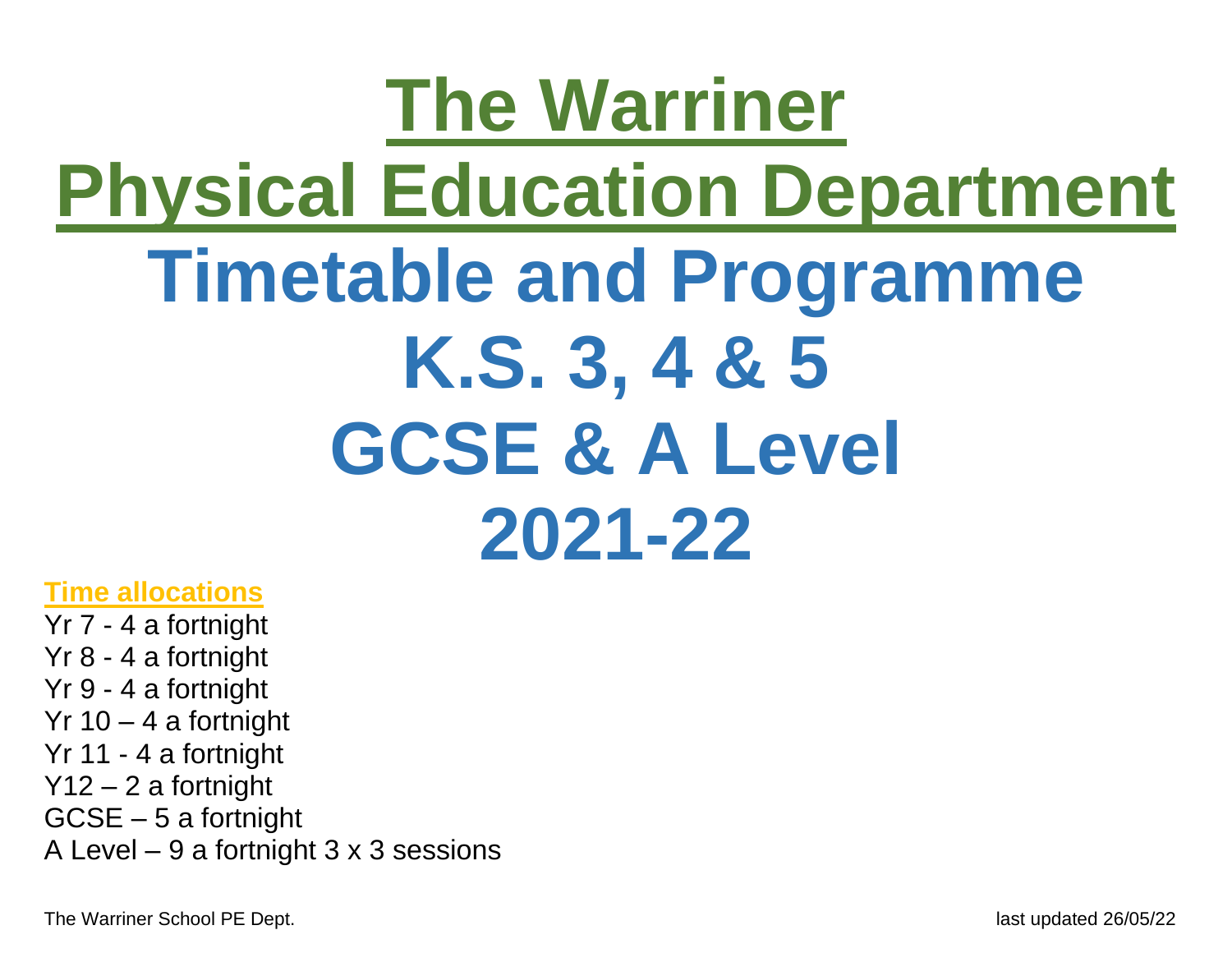#### **Physical Education Timetable 2021-22 Week A**

**BRI =** Mr Richards, **SBR** = Ms Brown, **HMA** =Miss Maclachlan, **ICL =** Mr Lee, **TST** =Mr Steer, **ASC** = Miss Scott, **CKE =** Miss Keys, **LJR** = Mr Rogers, **CHI =** Mrs Hindhaugh, **AWH** = Mrs White, **MFS** = Mr Fisher, **REA** = Mr Eadon

| 3<br>4 <sub>b</sub><br>1<br>4 a<br><b>8W Games</b><br><b>10 SOUTH</b><br><b>7w Games</b><br><b>10C/PE1 - BRI</b><br><b>10s - SBR</b><br>Ga1-BRI<br>Ga1 - TST<br>$10s - TST$<br>$Ga2 - TST$<br>$10C/Da1 - AWH$<br>$Ga2 - ICL$<br>Monday<br>$10s - BRI$<br>Ga3-REA<br>$Ga3 - REA$<br>$10s - ICL$<br>$Ga4 - CKE$<br>Ga4 - HMA<br>$10s - HMA$<br>$Ga5 - CHI$<br>Ga5 - CHI<br>$10s - CHI$<br>$Ga6 - SBR$<br>Ga6 - SBR<br>$13A/PE1 - HMA$<br><b>11D/PE1 - ICL</b><br><b>9E PE</b><br><b>10 NORTH</b><br><b>9W Games</b><br><b>7e Games</b> | 5<br><b>10 NORTH</b><br>$10n - HMA$<br>$10n - LJR$<br>$10n - SBR$<br>$10n - TST$<br>$10n - CHI$<br><b>12B/PE1 - ICL</b> |
|--------------------------------------------------------------------------------------------------------------------------------------------------------------------------------------------------------------------------------------------------------------------------------------------------------------------------------------------------------------------------------------------------------------------------------------------------------------------------------------------------------------------------------------|-------------------------------------------------------------------------------------------------------------------------|
|                                                                                                                                                                                                                                                                                                                                                                                                                                                                                                                                      |                                                                                                                         |
|                                                                                                                                                                                                                                                                                                                                                                                                                                                                                                                                      |                                                                                                                         |
|                                                                                                                                                                                                                                                                                                                                                                                                                                                                                                                                      |                                                                                                                         |
|                                                                                                                                                                                                                                                                                                                                                                                                                                                                                                                                      |                                                                                                                         |
|                                                                                                                                                                                                                                                                                                                                                                                                                                                                                                                                      |                                                                                                                         |
|                                                                                                                                                                                                                                                                                                                                                                                                                                                                                                                                      |                                                                                                                         |
|                                                                                                                                                                                                                                                                                                                                                                                                                                                                                                                                      |                                                                                                                         |
|                                                                                                                                                                                                                                                                                                                                                                                                                                                                                                                                      |                                                                                                                         |
|                                                                                                                                                                                                                                                                                                                                                                                                                                                                                                                                      | <b>BRI On Call</b>                                                                                                      |
|                                                                                                                                                                                                                                                                                                                                                                                                                                                                                                                                      |                                                                                                                         |
|                                                                                                                                                                                                                                                                                                                                                                                                                                                                                                                                      | <b>10 SOUTH</b>                                                                                                         |
| $Ga1 - LJR$<br>$Pe1 - ICL$<br>Ga1-BRI<br>$10n - HMA$                                                                                                                                                                                                                                                                                                                                                                                                                                                                                 | <b>10s - SBR</b>                                                                                                        |
| $Ga2 - TST$<br>$Pe2 - TST$<br>$10n - TST$<br>$Ga2 - TST$                                                                                                                                                                                                                                                                                                                                                                                                                                                                             | $10s - TST$                                                                                                             |
| Tuesday<br>$Ga3 - ICL$<br>$Pe3 - BRI$<br>$10n - LJR$<br>$Ga3 - ICL$                                                                                                                                                                                                                                                                                                                                                                                                                                                                  | $10s - ICL$                                                                                                             |
| $Ga4 - ASC$<br>Ga4 - HMA<br>$Pe4 - HMA$<br>$10n - ASC$                                                                                                                                                                                                                                                                                                                                                                                                                                                                               | $10s - ASC$                                                                                                             |
| $Ga5 - SBR$<br>$Ga5 - CHI$<br>$Pe5 - CHI$<br>$10n - ICL$                                                                                                                                                                                                                                                                                                                                                                                                                                                                             | $10s - HMA$                                                                                                             |
| $Ga6 - SBR$<br>Pe6 - ASC<br>Ga6 - HMA                                                                                                                                                                                                                                                                                                                                                                                                                                                                                                | 12B/PE1 - BRI                                                                                                           |
| <b>10C/PE1 - BRI</b>                                                                                                                                                                                                                                                                                                                                                                                                                                                                                                                 |                                                                                                                         |
| <b>10C/Da1 - AWH</b>                                                                                                                                                                                                                                                                                                                                                                                                                                                                                                                 |                                                                                                                         |
| <b>7e PE</b><br><b>10D/PE1 - SBR (CHI)</b><br><b>10A/PE1-TST</b><br>8E PE<br>7w PE                                                                                                                                                                                                                                                                                                                                                                                                                                                   | 12a/Ga1 - TST                                                                                                           |
| $Pe1 - BRI$<br><b>12B/PE1 - BRI</b><br>$Pe1 - LJR$<br>$Pe1 - LJR$                                                                                                                                                                                                                                                                                                                                                                                                                                                                    | $12a/Ga2 - ASC$                                                                                                         |
| Pe2-TST<br>$Pe2 - ICL$<br>$Pe2 - TST$                                                                                                                                                                                                                                                                                                                                                                                                                                                                                                | 12a/Ga2 - HMA                                                                                                           |
| Wednesday<br>$Pe3 - BRI$<br>$Pe3 - CHI$<br>$Pe3 - CHI$                                                                                                                                                                                                                                                                                                                                                                                                                                                                               | 13a/Ga1 - BRI                                                                                                           |
| Pe4 - AWH<br>Pe4 - AWH<br>$Pe4 - ASC$                                                                                                                                                                                                                                                                                                                                                                                                                                                                                                | 13a/Ga2 - SBR                                                                                                           |
| $Pe5 - ASC$<br>$Pe5 - SBR$<br>$Pe5 - HMA$                                                                                                                                                                                                                                                                                                                                                                                                                                                                                            |                                                                                                                         |
| $Pe6 - SBR$<br>$Pe6 - SBR$<br>Pe6-HMA                                                                                                                                                                                                                                                                                                                                                                                                                                                                                                | 11D/PE1-ICL (CHI)                                                                                                       |
| 12B/PE1 - ICL<br>11A/PE1 - HMA (CHI)                                                                                                                                                                                                                                                                                                                                                                                                                                                                                                 |                                                                                                                         |
|                                                                                                                                                                                                                                                                                                                                                                                                                                                                                                                                      |                                                                                                                         |
| $11A/PE2 - CKE (CHI)$                                                                                                                                                                                                                                                                                                                                                                                                                                                                                                                |                                                                                                                         |
| <b>7w/PS3 - ICL</b>                                                                                                                                                                                                                                                                                                                                                                                                                                                                                                                  |                                                                                                                         |
| 8W PE<br>$11A/PE1 - HMA$<br><b>11 EAST</b><br><b>9E Games</b>                                                                                                                                                                                                                                                                                                                                                                                                                                                                        | 11 WEST                                                                                                                 |
| $Pe1 - BRI$<br><b>BRI</b><br>$Ga1 - BRI$                                                                                                                                                                                                                                                                                                                                                                                                                                                                                             | <b>BRI</b>                                                                                                              |
| <b>TST</b><br>$11A/PE2 - TST$<br>$Pe2 - REA$<br>Ga2 - TST                                                                                                                                                                                                                                                                                                                                                                                                                                                                            | <b>TST</b>                                                                                                              |
| <b>HMA</b><br>$Pe3 - SBR$<br>$Ga3 - MFS$                                                                                                                                                                                                                                                                                                                                                                                                                                                                                             | <b>HMA</b>                                                                                                              |
| Thursday<br><b>SBR</b><br><b>8w/PS2 - BRI</b><br>$Pe4 - ASC$<br>$Ga4 - AWI$                                                                                                                                                                                                                                                                                                                                                                                                                                                          | <b>SBR</b>                                                                                                              |
| $Pe5 - HMA$<br><b>ASC</b><br>$Ga5 - SBR$                                                                                                                                                                                                                                                                                                                                                                                                                                                                                             | <b>ASC</b>                                                                                                              |
| Ga6-ASC<br>$Pe6 - AWI$                                                                                                                                                                                                                                                                                                                                                                                                                                                                                                               |                                                                                                                         |
| <b>10A/PE1 - TST</b><br>13A/Pe1 - HMA                                                                                                                                                                                                                                                                                                                                                                                                                                                                                                |                                                                                                                         |
|                                                                                                                                                                                                                                                                                                                                                                                                                                                                                                                                      |                                                                                                                         |
| 9W PE<br>10D/PE1 - BRI<br>10C/PE1-BRI<br><b>11 EAST</b><br><b>8E Games</b>                                                                                                                                                                                                                                                                                                                                                                                                                                                           | 11 WEST                                                                                                                 |
| $Pe1 - MFS$<br>Ga1-TST<br>$10C/DA1 - AWH$                                                                                                                                                                                                                                                                                                                                                                                                                                                                                            | <b>BRI</b>                                                                                                              |
| LJR<br>$Ga2 - ICL$<br>$Pe2 - LJR$<br><b>13A/PE1 - TST</b><br><b>12B/PE1 - CKE</b>                                                                                                                                                                                                                                                                                                                                                                                                                                                    | <b>TST</b>                                                                                                              |
| $Pe3 - ICL$<br><b>ICL</b><br>$Ga3 - BRI$                                                                                                                                                                                                                                                                                                                                                                                                                                                                                             | <b>ICL</b>                                                                                                              |
| $Pe4 - CKE$<br>$Ga4 - HMA$<br><b>HMA</b>                                                                                                                                                                                                                                                                                                                                                                                                                                                                                             | <b>HMA</b>                                                                                                              |
| <b>CKE</b>                                                                                                                                                                                                                                                                                                                                                                                                                                                                                                                           | <b>REA</b>                                                                                                              |
| Friday<br>$Ga5 - LJR$<br>$Pe5 - HMA$                                                                                                                                                                                                                                                                                                                                                                                                                                                                                                 |                                                                                                                         |
| $Ga6 - AWI$<br>$Pe6 - AWI$                                                                                                                                                                                                                                                                                                                                                                                                                                                                                                           |                                                                                                                         |
| <b>10A/PE1 - TST</b>                                                                                                                                                                                                                                                                                                                                                                                                                                                                                                                 |                                                                                                                         |
| 13A/Pe1 - BRI                                                                                                                                                                                                                                                                                                                                                                                                                                                                                                                        |                                                                                                                         |
|                                                                                                                                                                                                                                                                                                                                                                                                                                                                                                                                      |                                                                                                                         |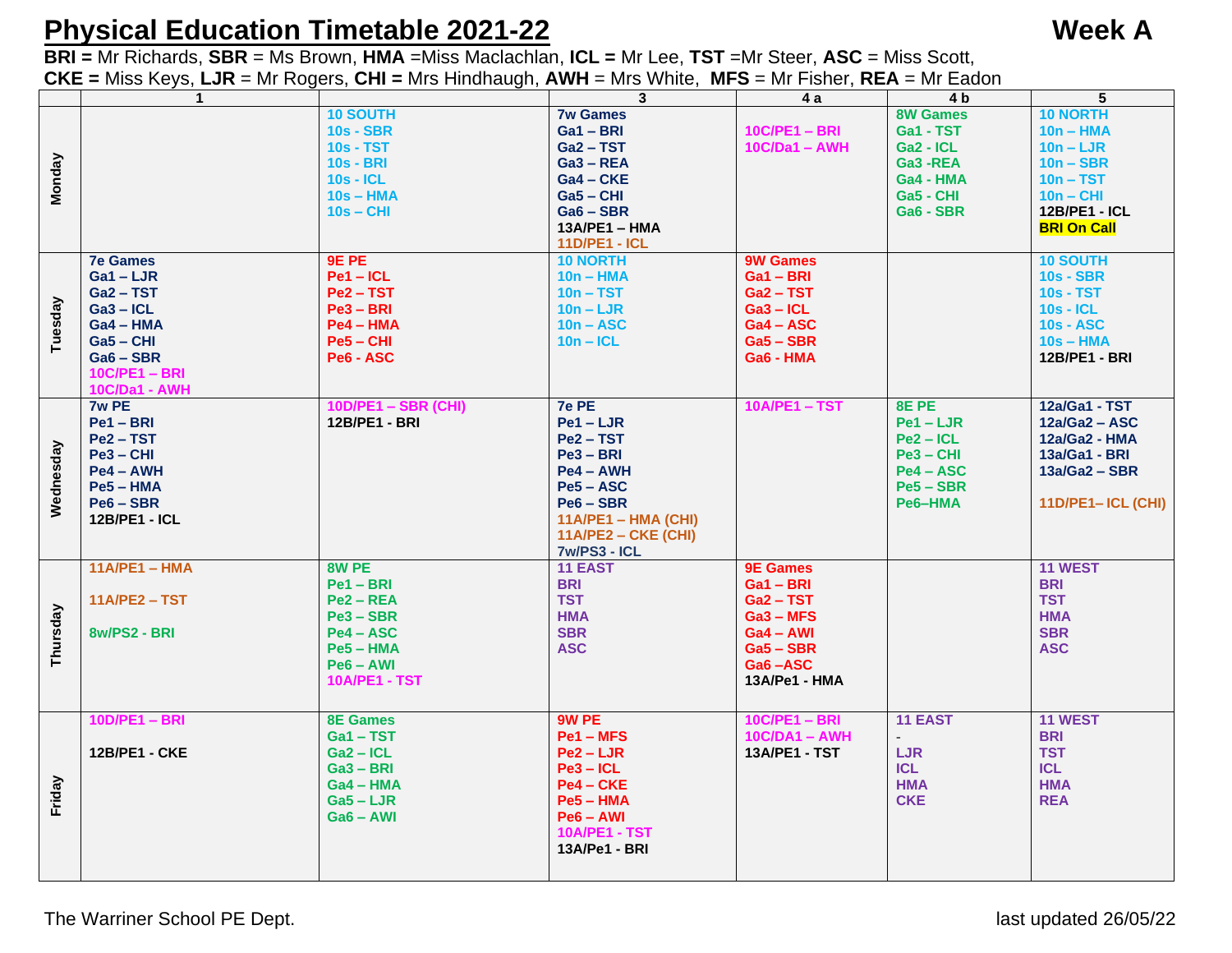#### **Physical Education Timetable 2021-22 Week B**

**BRI =** Mr Richards, **SBR** = Ms Brown, **HMA** =Miss Maclachlan, **ICL =** Mr Lee, **TST** =Mr Steer, **ASC** = Miss Scott, **CKE =** Miss Keys, **LJR** = Mr Rogers, **JFC** = Mrs Cunningham, **AWH** = Mrs White, **MFS** = Mr Fisher, **REA** = Mr Eadon

|               | $\mathbf 1$           | $\overline{2}$             | $\overline{3}$       | 4a                    | 4 <sub>b</sub>             | 5                    |
|---------------|-----------------------|----------------------------|----------------------|-----------------------|----------------------------|----------------------|
|               | <b>7e PE</b>          | 9E PE                      | <b>8W Games</b>      |                       | <b>7w Games</b>            | <b>9W Games</b>      |
| <b>Monday</b> | $Pe1 - LJR$           | $Pe1 - ICL$                | $Ga1 - BRI$          |                       | $Ga1 - LJR$                | Ga1-BRI              |
|               | Pe2-TST               | Pe2 - TST                  | Ga2-CKE              |                       | Ga2-TST                    | $Ga2 - TST$          |
|               | $Pe3 - ICL$           | $Pe3 - BRI$                | $Ga3 - REA$          |                       | $Ga3 - ICL$                | $Ga3 - LJR$          |
|               | $Pe4 - AWH$           | Pe4 – HMA                  | $Ga4 - HMA$          |                       | Ga4-CHI                    | $Ga4 - CHI$          |
|               | $Pe5 - HMA$           | $Pe5 - REA$                | $Ga5 - CHI$          |                       | Ga5 - HMA                  | $Ga5 - SBR$          |
|               | $Pe6 - SBR$           | $Pe6 - CHI$                | Ga6-SBR              |                       | $Ga6 - SBR$                | Ga6-HMA              |
|               |                       | <b>10D/PE1 - SBR</b>       | $11D/PE1 - ICL$      |                       |                            | <b>12B/PE1 - ICL</b> |
|               |                       |                            | 13A/Pe1 - TST        |                       |                            |                      |
|               | <b>7e Games</b>       | <b>10 SOUTH</b>            | 7w PE                | <b>10 NORTH</b>       | <b>11D/PE1 - ICL (CHI)</b> | 8E PE                |
|               | $Ga1 - LJR$           | <b>10s - SBR</b>           | $Pe1 - BRI$          | $10n - HMA$           |                            | Pe1-TST              |
|               | Ga <sub>2</sub> – TST | <b>10s - TST</b>           | $Pe2 - TST$          | $10n - TST$           |                            | $Pe2 - ICL$          |
|               | $Ga3 - ICL$           | 10s - ICL                  | $Pe3 - ICL$          | $10n - LJR$           |                            | $Pe3 - CHI$          |
|               | $Ga4 - HMA$           | <b>10s - ASC</b>           | $Pe4 - AWH$          | $10n - ASC$           |                            | $Pe4 - ASC$          |
|               | $Ga5 - CHI$           | 10s - CHI                  | $Pe5 - HMA$          | $10n - BRI$           |                            | $Pe5 - SBR$          |
| Tuesday       | Ga6 - SBR             |                            | $Pe6 - SBR$          |                       |                            | $Pe6 - HMA$          |
|               | $10C/PE1 - BRI$       |                            |                      |                       |                            | 13A/Pe1 - BRI        |
|               | <b>10C/DA1 - AWH</b>  |                            |                      |                       |                            |                      |
|               | 8W PE                 | 9W PE                      | <b>10 SOUTH</b>      | <b>10 NORTH</b>       |                            | 12a/Ga1 - TST        |
|               | Pe1-TST               | $Pe1 - BRI$                | $10s - LJR$          | $10n - BRI$           |                            | $12a/Ga2 - ASC$      |
|               | Pe2 - ICL             | $Pe2 - LJR$                | <b>10s - CHI</b>     | $10n - TST$           |                            | 12a/Ga2 - HMA        |
|               | Pe3 - SBR             | $Pe3 - ICL$                | $10s - ICL$          | $10n - ICL$           |                            | 13a/Ga1 - BRI        |
|               | Pe4 - CKE             | $Pe4 - TST$                | <b>10s - SBR</b>     | $10n - SBR$           |                            | $13a/Ga2 - SBR$      |
|               | Pe5 - HMA             | $Pe5 - HMA$                | $10s - ASC$          | $10n - HMA$           |                            |                      |
|               | $Pe6 - CHI$           | $Pe6 - ASC$                | $11A/PE1 - HMA$      |                       |                            | $11D/PE1 - ICL$      |
|               | 12B/PE1 - BRI         | <b>10D/PE1 - SBR (CHI)</b> | <b>11A/PE2 - CKE</b> |                       |                            | (CHI)                |
| Wednesday     |                       | 12B/PE1 - CKE              |                      |                       |                            |                      |
|               |                       |                            |                      |                       |                            |                      |
|               | $11A/PE1 - HMA$       | <b>8E Games</b>            | <b>11 EAST</b>       | <b>9E Games</b>       |                            | 11 WEST              |
| Thursday      |                       | Ga1-CKE                    | <b>BRI</b>           | Ga1-BRI               |                            | <b>BRI</b>           |
|               | <b>11A/PE2 - TST</b>  | Ga2-BRI                    | <b>TST</b>           | Ga <sub>2</sub> – TST |                            | <b>TST</b>           |
|               |                       | Ga3 – REA                  | <b>HMA</b>           | $Ga3 - LJR$           |                            | <b>HMA</b>           |
|               |                       | Ga4 - HMA                  | <b>SBR</b>           | Ga4 - AWH             |                            | <b>SBR</b>           |
|               |                       | $Ga5 - SBR$                | <b>ASC</b>           | $Ga5 - SBR$           |                            | <b>ASC</b>           |
|               |                       | Ga6 – ASC                  |                      | $Ga6 - ASC$           |                            |                      |
|               |                       | 10A/PE1 - TST              |                      | 13A/Pe1 - HMA         |                            |                      |
|               | 10D/Pe1 - BRI         | $11A/PE1 - HMA$            | <b>10A/PE1-TST</b>   | $10C/PE1 - BRI$       | 11 WEST                    | <b>11 EAST</b>       |
|               |                       |                            |                      | <b>10C/DA1 - AWH</b>  | <b>REA</b>                 | <b>BRI</b>           |
| Friday        | 12B/PE1 - CKE         | <b>11A/PE2 - CKE</b>       | 13A/Pe1 - BRI        | 13A/Pe1 - TST         | <b>LJR</b>                 | <b>TST</b>           |
|               |                       |                            |                      |                       | <b>ICL</b>                 | <b>ICL</b>           |
|               |                       |                            |                      |                       | <b>HMA</b>                 | <b>HMA</b>           |
|               |                       |                            |                      |                       |                            | <b>CKE</b>           |
|               |                       |                            |                      |                       |                            |                      |

The Warriner School PE Dept. **and School PE Dept.** 2012 2013 12:30 and 26/05/22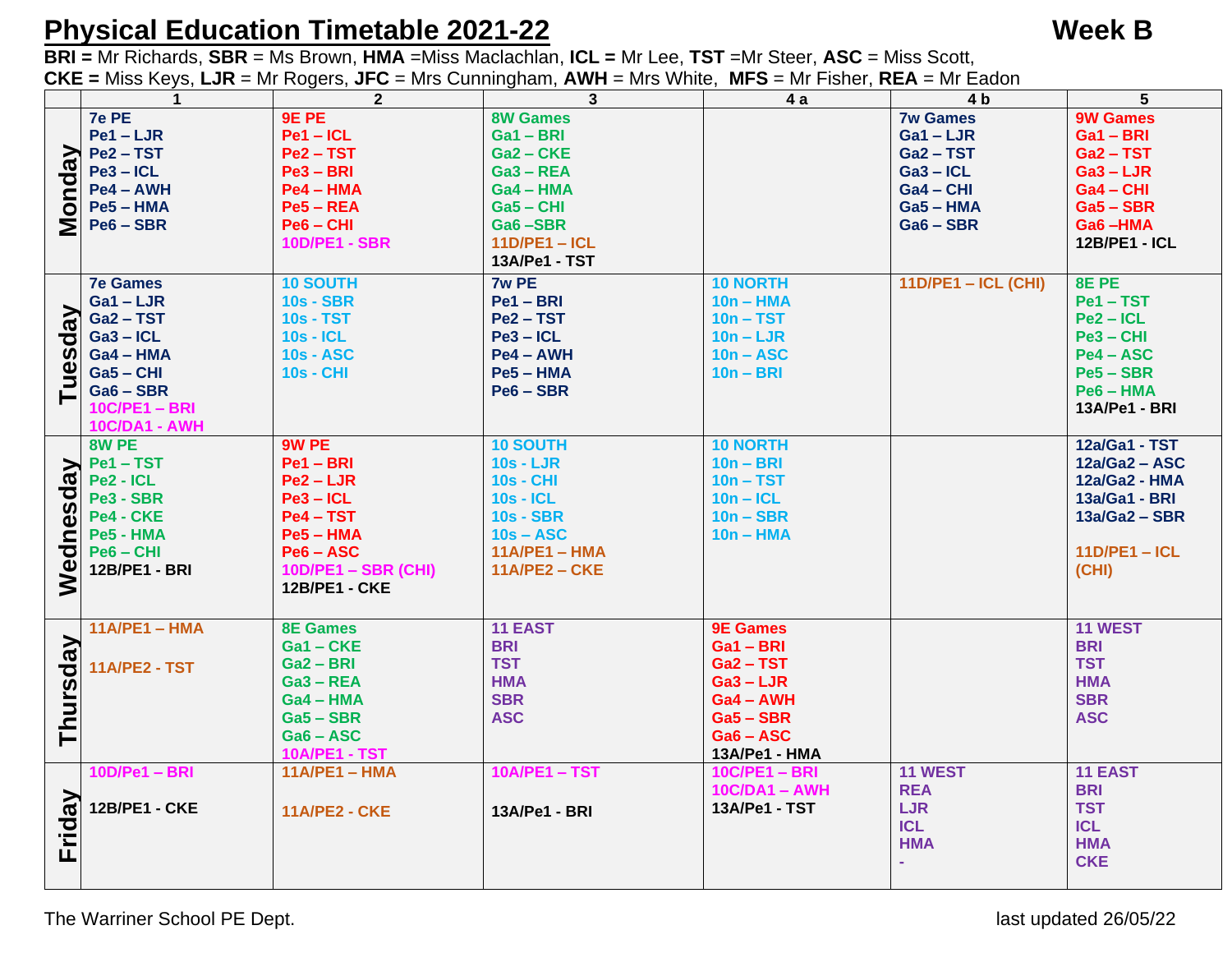### **Yr 7 PE TIMETABLE 2021-22**

|        | <b>Staff</b> | Lessons        | <b>Summer Term</b><br>7 |
|--------|--------------|----------------|-------------------------|
| 7w/pe1 | <b>CHI</b>   | A Wed 1        | <b>Rounders</b>         |
| B      | <b>ICL</b>   | <b>B</b> Tue 3 | <b>Rounders</b>         |
| 7w/pe2 | <b>TST</b>   | A Wed 1        | Swimming                |
| B      | <b>TST</b>   | B Tue 3        | Swimming                |
| 7w/pe3 | <b>AWH</b>   | A Wed 1        | Dance                   |
| B      | <b>AWH</b>   | <b>B</b> Tue 3 | Dance                   |
| 7w/pe4 | <b>BRI</b>   | A Wed 1        | <b>Athletics</b>        |
| G      | <b>BRI</b>   | B Tue 3        | <b>Athletics</b>        |
| 7w/pe5 | <b>SBR</b>   | A Wed 1        | <b>Athletics</b>        |
| G      | <b>SBR</b>   | <b>B</b> Tue 3 | <b>Athletics</b>        |
| 7w/pe6 | <b>HMA</b>   | A Wed 1        | <b>Athletics</b>        |
| G      | <b>HMA</b>   | B Tue 3        | <b>Athletics</b>        |
| 7e/pe1 | <b>BRI</b>   | A Wed 3        | <b>Cricket</b>          |
| B      | <b>ICL</b>   | <b>B</b> Mon 1 | <b>Cricket</b>          |
| 7e/pe2 | <b>TST</b>   | A Wed 3        | Swimming                |
| B      | <b>TST</b>   | <b>B</b> Mon 1 | Swimming                |
| 7e/pe3 | <b>AWH</b>   | A Wed 3        | Dance                   |
| B      | <b>AWH</b>   | <b>B</b> Mon 1 | Dance                   |
| 7e/pe4 | <b>ASC</b>   | A Wed 3        | <b>Athletics</b>        |
| G      | <b>HMA</b>   | <b>B</b> Mon 1 | <b>Athletics</b>        |
| 7e/pe5 | LJR          | A Wed 3        | <b>Athletics</b>        |
| G      | LJR          | B Mon 1        | <b>Athletics</b>        |
| 7e/pe6 | <b>SBR</b>   | A Wed 3        | <b>Athletics</b>        |
| G      | <b>SBR</b>   | <b>B</b> Mon 1 | <b>Athletics</b>        |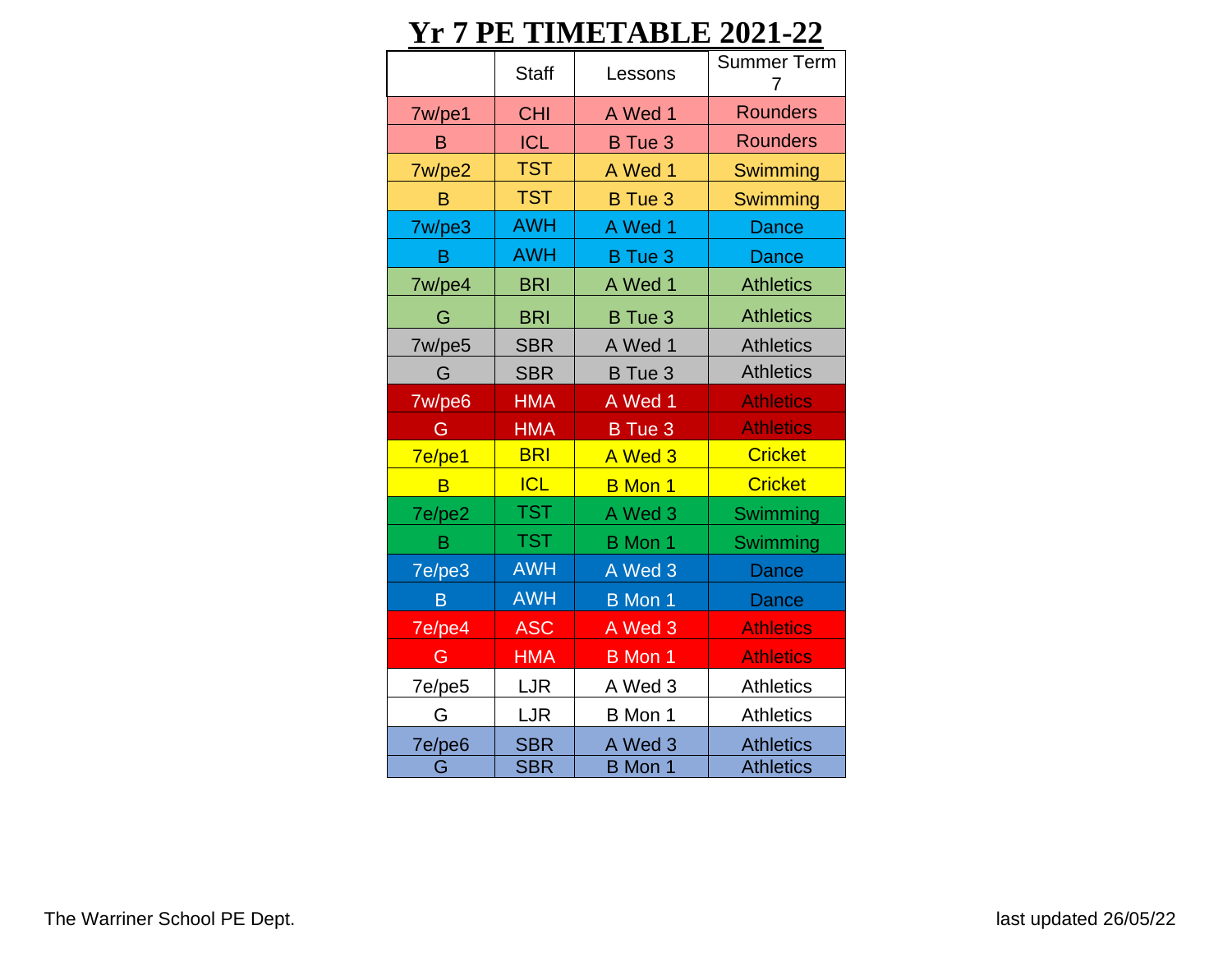## **Yr 7 GAMES TIMETABLE 2021-22**

|        | <b>Staff</b> | Lessons            | <b>Summer Term</b><br>7 |
|--------|--------------|--------------------|-------------------------|
| 7w/Ga1 | <b>BRI</b>   | A MON 3            | <b>Athletics</b>        |
| B      | <b>CHI</b>   | <b>B MON 4B</b>    | <b>Athletics</b>        |
| 7w/Ga2 | <b>TST</b>   | A MON 3            | <b>Athletics</b>        |
| B      | <b>TST</b>   | <b>B MON 4B</b>    | <b>Athletics</b>        |
| 7w/Ga3 | <b>REA</b>   | A MON 3            | <b>Athletics</b>        |
| B      | <b>ICL</b>   | <b>B MON 4B</b>    | <b>Athletics</b>        |
| 7w/Ga4 | <b>CKE</b>   | A MON 3            | <b>Cricket</b>          |
| G      | LJR          | <b>B MON 4B</b>    | <b>Cricket</b>          |
| 7w/Ga5 | <b>CHI</b>   | A MON 3            | <b>Cricket</b>          |
| G      | <b>HMA</b>   | <b>B MON 4B</b>    | <b>Cricket</b>          |
| 7w/Ga6 | <b>SBR</b>   | A MON 3            | <b>Cricket</b>          |
|        |              |                    |                         |
| G      | <b>SBR</b>   | <b>B MON 4B</b>    | <b>Cricket</b>          |
| 7e/Ga1 | <b>LJR</b>   | A TUE <sub>1</sub> | <b>Athletics</b>        |
| B      | <b>LJR</b>   | <b>B TUE 1</b>     | <b>Athletics</b>        |
| 7e/Ga2 | <b>TST</b>   | A TUE 1            | <b>Athletics</b>        |
| B      | <b>TST</b>   | <b>B TUE 1</b>     | <b>Athletics</b>        |
| 7e/Ga3 | <b>ICL</b>   | A TUE 1            | <b>Athletics</b>        |
| B      | <b>ICL</b>   | <b>B TUE 1</b>     | <b>Athletics</b>        |
| 7e/Ga4 | <b>HMA</b>   | A TUE 1            | <b>Rounders</b>         |
| G      | <b>HMA</b>   | <b>B TUE 1</b>     | <b>Rounders</b>         |
| 7e/Ga5 | <b>CHI</b>   | A TUE 1            | Rounders                |
| G      | <b>CHI</b>   | <b>B TUE 1</b>     | Rounders                |
| 7e/Ga6 | <b>SBR</b>   | A TUE              | <b>Rounders</b>         |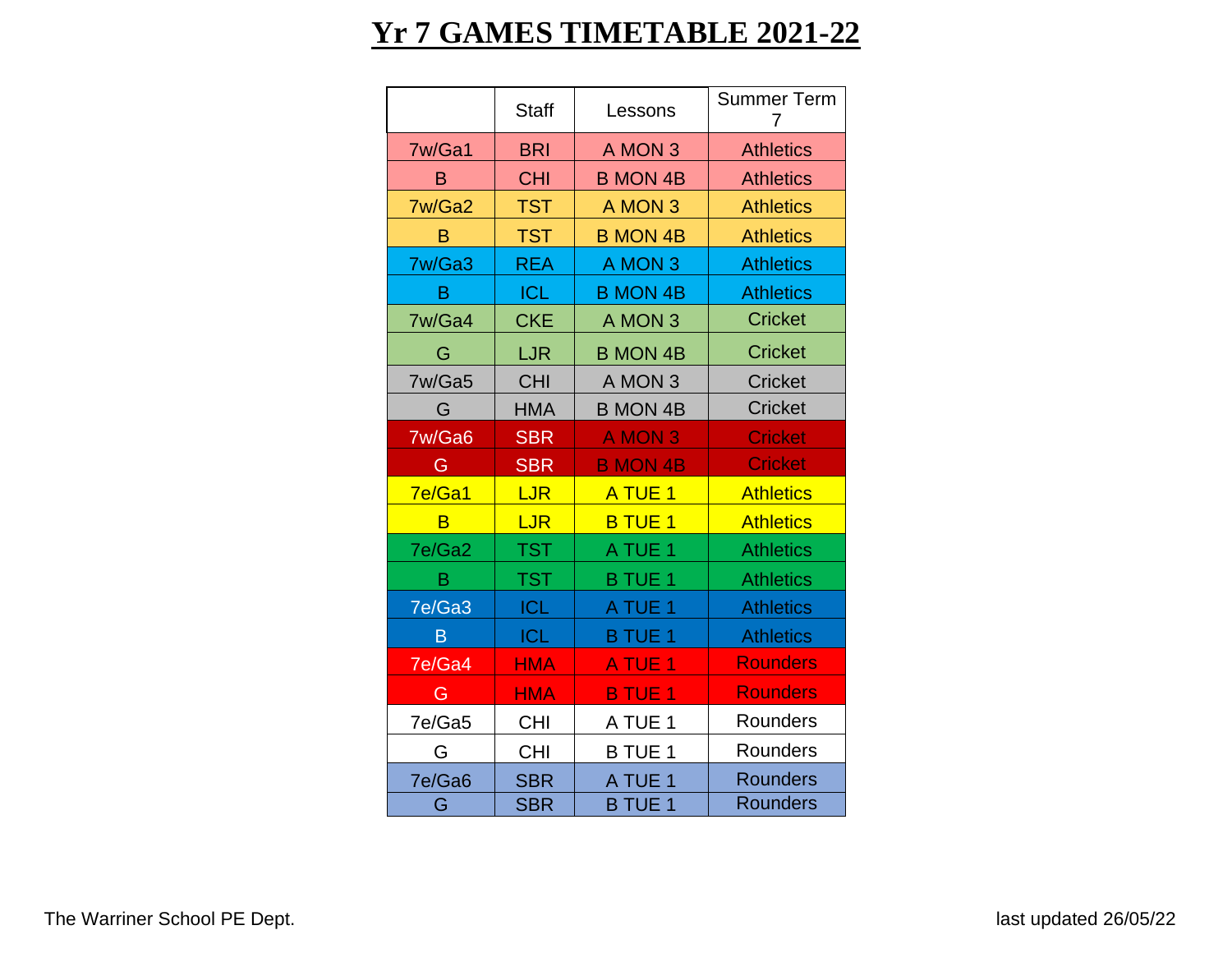#### **YEAR 8 GAMES PHYSICAL EDUCATION 2021/22**

|        |            | <b>Staff</b><br><b>Lessons</b> |                  |
|--------|------------|--------------------------------|------------------|
|        |            |                                | Summer<br>7      |
| 8W/Ga1 | <b>TST</b> | A MON 4B                       | <b>Athletics</b> |
| B      | <b>BRI</b> | <b>B MON 3</b>                 | <b>Athletics</b> |
| 8W/Ga2 | <b>ICL</b> | A MON 4B                       | <b>Athletics</b> |
| B      | <b>CKE</b> | <b>B MON 3</b>                 | <b>Athletics</b> |
| 8W/Ga3 | <b>REA</b> | A MON 4B                       | <b>Athletics</b> |
| B      | <b>REA</b> | <b>B MON 3</b>                 | <b>Athletics</b> |
|        |            |                                |                  |
| 8W/Ga4 | <b>HMA</b> | A MON 4B                       | <b>Cricket</b>   |
| G      | <b>HMA</b> | <b>B MON 3</b>                 | <b>Cricket</b>   |
| 8W/Ga5 | <b>CHI</b> | A MON 4B                       | <b>Cricket</b>   |
| G      | <b>CHI</b> | <b>B MON 3</b>                 | <b>Cricket</b>   |
| 8W/Ga6 | <b>SBR</b> | A MON 4B                       | <b>Cricket</b>   |
| G      | <b>SBR</b> | <b>B MON 3</b>                 | <b>Cricket</b>   |
| 8E/Ga1 | <b>TST</b> | A FRI 2                        | <b>Athletics</b> |
| B      | <b>REA</b> | <b>B THURS 2</b>               | <b>Athletics</b> |
| 8E/Ga2 | <b>ICL</b> | A FRI 2                        | <b>Athletics</b> |
| B      | <b>CKE</b> | <b>B THURS 2</b>               | <b>Athletics</b> |
| 8E/Ga3 | <b>BRI</b> | A FRI 2                        | <b>Athletics</b> |
| B      | <b>BRI</b> | <b>B THURS 2</b>               | <b>Athletics</b> |
| 8E/Ga4 | <b>HMA</b> | A FRI 2                        | <b>Cricket</b>   |
| G      | <b>HMA</b> | <b>B THURS 2</b>               | <b>Cricket</b>   |
| 8E/Ga5 | <b>AWH</b> | A FRI 2                        | <b>Cricket</b>   |
| G      | <b>SBR</b> | <b>B THURS 2</b>               | <b>Cricket</b>   |
| 8E/Ga6 | LJR        | A FRI 2                        | <b>Cricket</b>   |
| G      | <b>ASC</b> | <b>B THURS 2</b>               | <b>Cricket</b>   |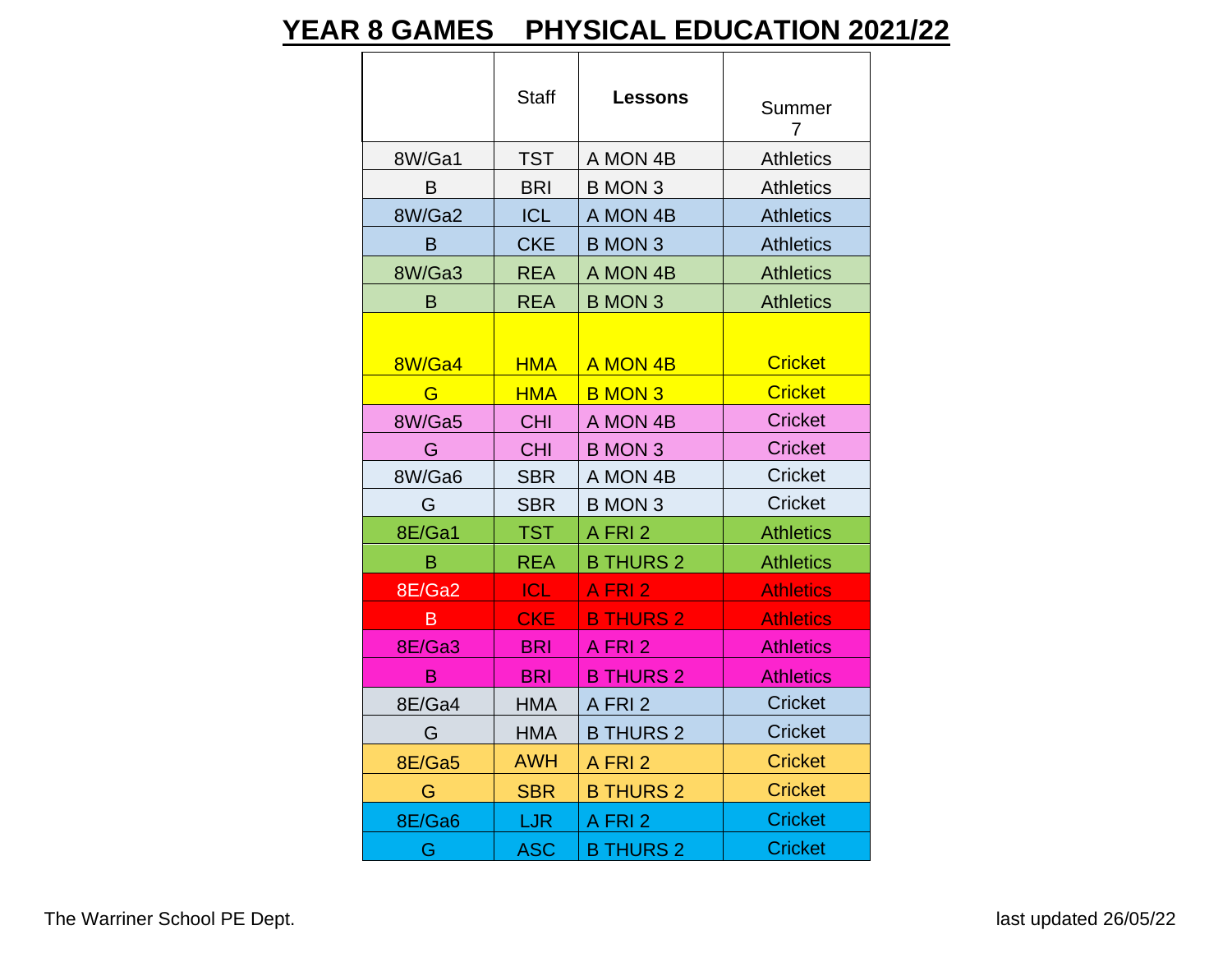#### **YEAR 8 PE PHYSICAL EDUCATION 2021/22**

|             | <b>Staff</b>             | Lessons                    | Summer<br>$\overline{7}$             |
|-------------|--------------------------|----------------------------|--------------------------------------|
| 8w/pe1      | <b>REA</b>               | <b>A THURS 2</b>           | <b>Cricket</b>                       |
| B           | <b>ICL</b>               | <b>B WED 1</b>             | <b>Cricket</b>                       |
| 8w/pe2      | <b>SBR</b>               | <b>A THURS 2</b>           | Swimming                             |
| B           | <b>SBR</b>               | <b>B</b> WED <sub>1</sub>  | Swimming                             |
| 8w/pe3      | <b>BRI</b>               | <b>A THURS 2</b>           | <b>Cricket</b>                       |
| B           | <b>TST</b>               | <b>B WED 1</b>             | <b>Cricket</b>                       |
| 8w/pe4      | <b>ASC</b>               | A THURS 2                  | <b>Athletics</b>                     |
| G           | <b>CKE</b>               | <b>B</b> WED <sub>1</sub>  | <b>Athletics</b>                     |
| 8w/pe5      | <b>AWH</b>               | <b>A THURS 2</b>           | <b>Athletics</b>                     |
| G           | <b>CHI</b>               | <b>B</b> WED <sub>1</sub>  | <b>Athletics</b>                     |
| 8w/pe6      | <b>HMA</b>               | <b>A THURS 2</b>           | <b>Athletics</b>                     |
| G           | <b>HMA</b>               | <b>B</b> WED 1             | <b>Athletics</b>                     |
| 8e/pe1      | <b>LJR</b>               | A WED 4B                   | <b>Cricket</b>                       |
| B           | TST                      | <b>B TUE 5</b>             | <b>Cricket</b>                       |
| 8e/pe2      | <b>ICL</b>               | A WED 4B                   | Swimming                             |
| B           | <b>ICL</b>               | <b>B TUE 5</b>             | Swimming                             |
| 8e/pe3      | <b>CHI</b>               | A WED 4B                   | <b>Cricket</b>                       |
| B           | <b>CHI</b>               | <b>B TUE 5</b>             | <b>Cricket</b>                       |
| 8e/pe4      | <b>ASC</b>               | <b>A WED 4B</b>            | <b>Athletics</b>                     |
| G           | <b>ASC</b>               | <b>B TUE 5</b>             | <b>Athletics</b>                     |
| 8e/pe5      | <b>HMA</b>               | A WED 4B                   | <b>Athletics</b>                     |
| G           | <b>HMA</b>               | <b>B TUE 5</b>             | <b>Athletics</b>                     |
| 8e/pe6<br>G | <b>SBR</b><br><b>SBR</b> | A WED 4B<br><b>B TUE 5</b> | <b>Athletics</b><br><b>Athletics</b> |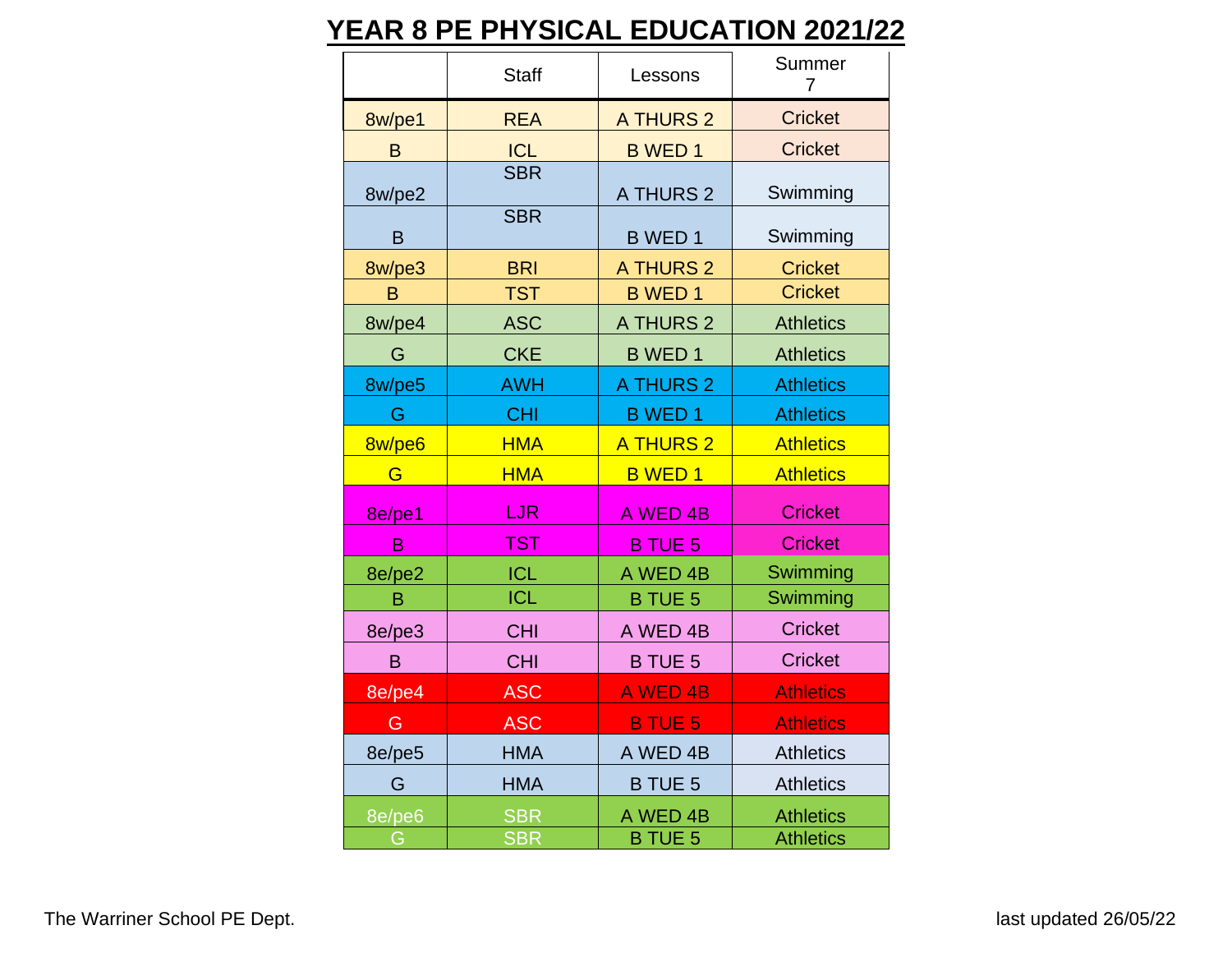#### **YEAR 9 GAMES PHYSICAL EDUCATION 2021/22**

| B      | <b>Staff</b> | Lessons           | Summer<br>7      |
|--------|--------------|-------------------|------------------|
| 9W/Ga1 | <b>TST</b>   | A TUE 4A          | <b>Athletics</b> |
| в      | <b>TST</b>   | <b>B MON 5</b>    | <b>Athletics</b> |
| 9W/Ga2 | <b>BRI</b>   | A TUE 4A          | <b>Athletics</b> |
| B      | <b>BRI</b>   | <b>B MON 5</b>    | <b>Athletics</b> |
| 9W/Ga3 | <b>ICL</b>   | A TUE 4A          | <b>Athletics</b> |
| В      | <b>LJR</b>   | <b>B MON 5</b>    | <b>Athletics</b> |
| 9W/Ga4 | <b>ASC</b>   | A TUE 4A          | <b>Cricket</b>   |
| G      | <b>CHI</b>   | <b>B MON 5</b>    | <b>Cricket</b>   |
| 9W/Ga5 | <b>SBR</b>   | A TUE 4A          | <b>Cricket</b>   |
| G      | <b>SBR</b>   | <b>B MON 5</b>    | <b>Cricket</b>   |
| 9W/Ga6 | <b>HMA</b>   | A TUE 4A          | <b>Cricket</b>   |
|        |              |                   |                  |
| G      | <b>HMA</b>   | <b>B MON 5</b>    | <b>Cricket</b>   |
| 9E/Ga1 | <b>BRI</b>   | A THURS 4A        | <b>Athletics</b> |
| B      | <b>BRI</b>   | <b>B THURS 4A</b> | <b>Athletics</b> |
| 9E/Ga2 | <b>TST</b>   | <b>A THURS 4A</b> | <b>Athletics</b> |
| B      | <b>TST</b>   | <b>B THURS 4A</b> | <b>Athletics</b> |
| 9E/Ga3 | <b>MFS</b>   | <b>THURS 4A</b>   | <b>Athletics</b> |
| G      | LJR.         | <b>B THURS 4A</b> | <b>Athletics</b> |
| 9E/Ga4 | <b>AWH</b>   | A THURS 4A        | <b>Cricket</b>   |
| G      | <b>AWH</b>   | <b>B THURS 4A</b> | <b>Cricket</b>   |
| 9E/Ga5 | <b>SBR</b>   | <b>A THURS 4A</b> | <b>Cricket</b>   |
| G      | <b>SBR</b>   | <b>B THURS 4A</b> | <b>Cricket</b>   |
| 9E/Ga6 | <b>ASC</b>   | <b>A THURS 4A</b> | <b>Cricket</b>   |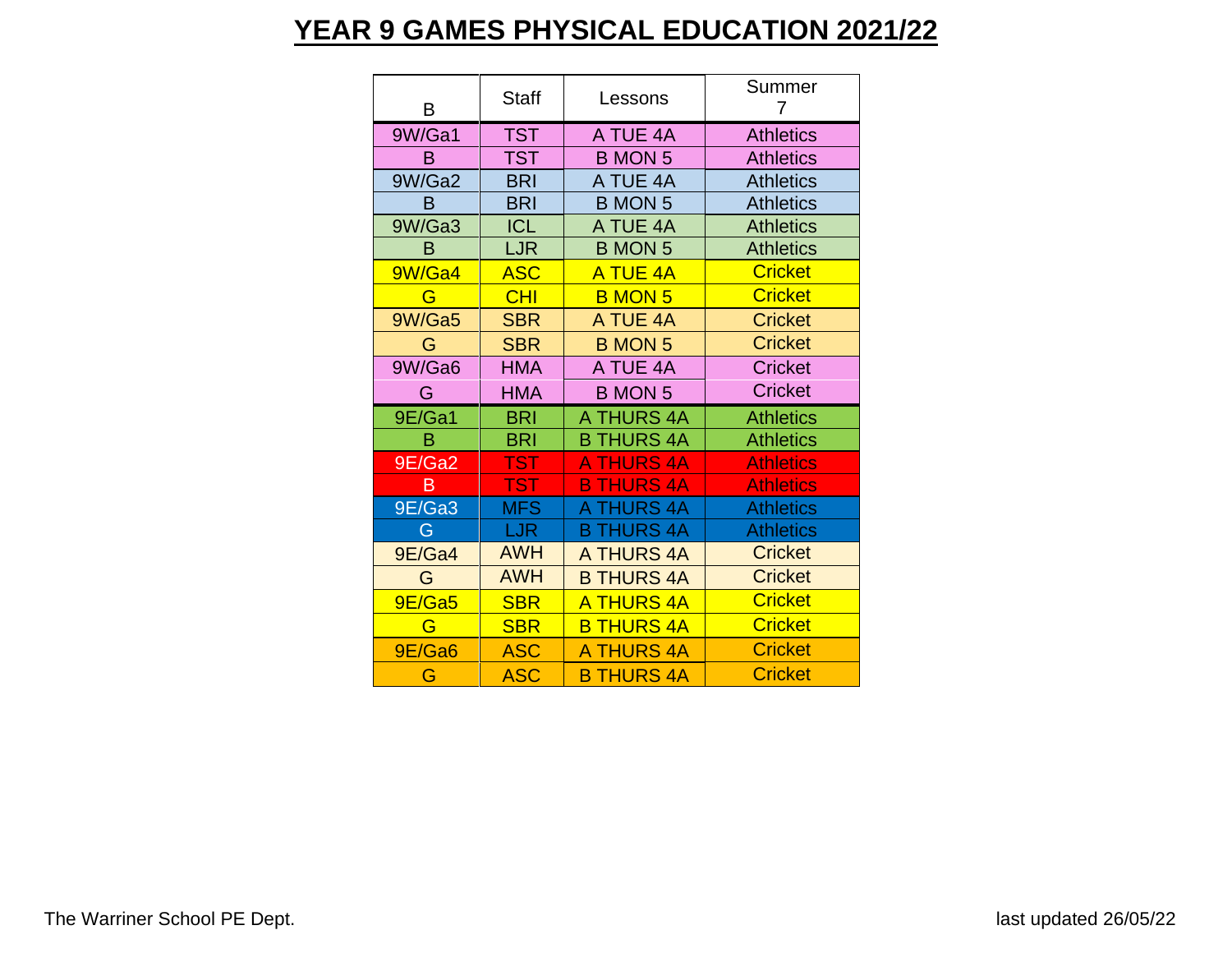#### **YEAR 9 PE PHYSICAL EDUCATION 2021/22**

|        | <b>Staff</b> | Lessons                   | Summer<br>Term<br>6 |
|--------|--------------|---------------------------|---------------------|
| 9w/pe1 | <b>LJR</b>   | A FRI3                    | <b>Cricket</b>      |
| Β      | LJR          | <b>B WED 2</b>            | <b>Cricket</b>      |
| 9w/pe2 | <b>MFS</b>   | A FRI3                    | <b>Cricket</b>      |
| B      | <b>BRI</b>   | <b>B</b> WED <sub>2</sub> | <b>Cricket</b>      |
| 9w/pe3 | <b>ICL</b>   | A FRI3                    | Swimming            |
| B      | <b>ICL</b>   | <b>B WED 2</b>            | Swimming            |
| 9w/pe4 | <b>HMA</b>   | A FRI3                    | <b>Athletics</b>    |
| G      | <b>HMA</b>   | <b>B WED 2</b>            | <b>Athletics</b>    |
| 9w/pe5 | <b>CKE</b>   | A FRI 3                   | <b>Athletics</b>    |
| G      | <b>ASC</b>   | <b>B WED 2</b>            | <b>Athletics</b>    |
| 9w/pe6 | <b>AWH</b>   | A FRI3                    | <b>Athletics</b>    |
| G      | <b>TST</b>   | <b>B WED 2</b>            | <b>Athletics</b>    |
| 9e/pe1 | <b>ICL</b>   | A TUE 2                   | <b>Cricket</b>      |
| B      | <b>ICL</b>   | <b>B MON 2</b>            | <b>Cricket</b>      |
| 9e/pe2 | <b>BRI</b>   | A TUE 2                   | <b>Cricket</b>      |
| B      | <b>BRI</b>   | <b>B MON 2</b>            | <b>Cricket</b>      |
| 9e/pe3 | <b>TST</b>   | A TUE 2                   | Swimming            |
| B      | <b>TST</b>   | <b>B</b> MON 2            | Swimming            |
| 9e/pe4 | <b>HMA</b>   | A TUE 2                   | <b>Athletics</b>    |
| G      | <b>HMA</b>   | <b>B MON 2</b>            | <b>Athletics</b>    |
| 9e/pe5 | <b>ASC</b>   | A TUE 2                   | <b>Athletics</b>    |
| G      | <b>CHI</b>   | <b>B MON 2</b>            | <b>Athletics</b>    |
| 9e/pe6 | <b>CHI</b>   | A TUE 2                   | <b>Athletics</b>    |
| G      | <b>REA</b>   | <b>B MON 2</b>            | <b>Athletics</b>    |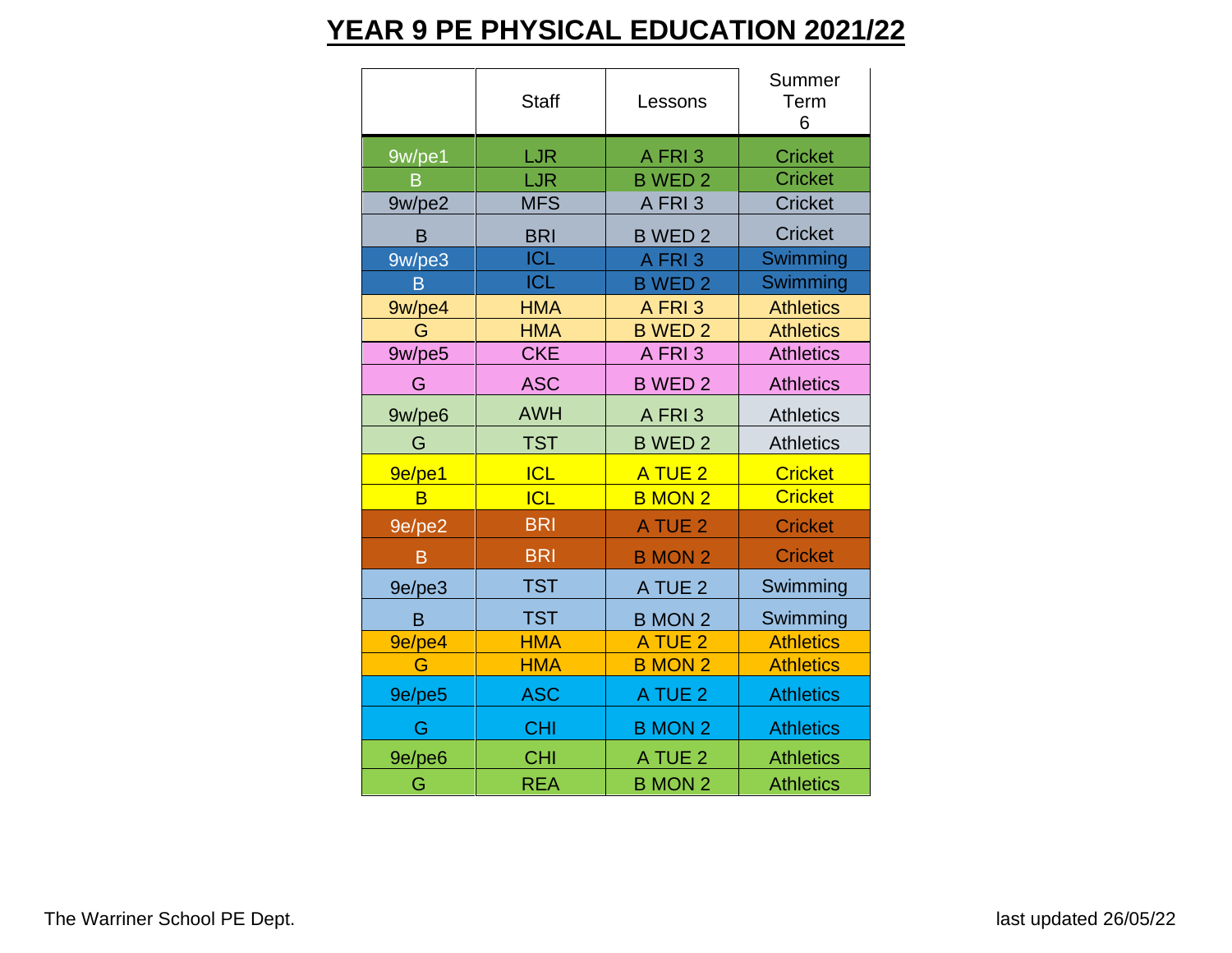### **10 North - PHYSICAL EDUCATION 2021/22**

|                                      | <b>Staff</b> | Lessons            |  | Autumn Term<br>3 | <b>Winter Term</b><br>$\overline{4}$ | <b>Spring Term</b><br>5 | Summer Term<br>$\overline{7}$ |
|--------------------------------------|--------------|--------------------|--|------------------|--------------------------------------|-------------------------|-------------------------------|
|                                      | <b>SBR</b>   | A Mon 5            |  |                  |                                      |                         | <b>Str &amp; Field</b>        |
|                                      | <b>TST</b>   | A Tue 3            |  |                  |                                      |                         | Str & Field                   |
| <b>10N/Ga1</b>                       | <b>TST</b>   | B Tue 4a           |  |                  |                                      |                         | <b>Str &amp; Field</b>        |
| <b>Sports Hall</b><br><b>BOYS</b>    | <b>BRI</b>   | <b>B</b> Wed<br>4a |  |                  |                                      |                         | Str & Field                   |
|                                      | <b>LJR</b>   | A Mon 5            |  |                  |                                      |                         | Str & Field                   |
|                                      | <b>HMA</b>   | A Tue 3            |  |                  |                                      |                         | <b>Fitness Suite</b>          |
| <b>10N/Ga2</b>                       | <b>LJR</b>   | B Tue 4a           |  |                  |                                      |                         | Str & Field                   |
| <b>Sports Hall</b><br><b>GIRLS</b>   | <b>HMA</b>   | <b>B</b> Wed<br>4a |  |                  |                                      |                         | <b>Fitness Suite</b>          |
|                                      | <b>CHI</b>   | A Mon 5            |  |                  |                                      |                         | <b>Fitness Suite</b>          |
| <b>10N/Ga3</b>                       | <b>ASC</b>   | A Tue 3            |  |                  |                                      |                         | Str & Field                   |
| <b>Sports</b><br>Hall/Gym            | <b>ASC</b>   | B Tue 4a           |  |                  |                                      |                         | Str & Field                   |
| <b>MIXED</b>                         | <b>CHI</b>   | <b>B</b> Wed<br>4a |  |                  |                                      |                         | <b>Fitness Suite</b>          |
|                                      | <b>HMA</b>   | A Mon 5            |  |                  |                                      |                         | Str & Field                   |
|                                      | <b>LJR</b>   | A Tue 3            |  |                  |                                      |                         | <b>PEP Training</b>           |
| <b>10N/Ga4</b><br><b>Sports Hall</b> | <b>HMA</b>   | B Tue 4a           |  |                  |                                      |                         | <b>PEP Training</b>           |
| <b>GIRLS GCSE</b>                    | <b>SBR</b>   | <b>B</b> Wed<br>4a |  |                  |                                      |                         | Str & Field                   |
|                                      | <b>TST</b>   | A Mon 5            |  |                  |                                      |                         | <b>Str &amp; Field</b>        |
|                                      | <b>ICL</b>   | A Tue 3            |  |                  |                                      |                         | <b>PEP Training</b>           |
| <b>10N/Ga5</b><br><b>GYM</b>         | <b>BRI</b>   | B Tue 4a           |  |                  |                                      |                         | <b>PEP Training</b>           |
| <b>BOYS GCSE</b>                     | <b>ICL</b>   | <b>B</b> Wed<br>4a |  |                  |                                      |                         | <b>Str &amp; Field</b>        |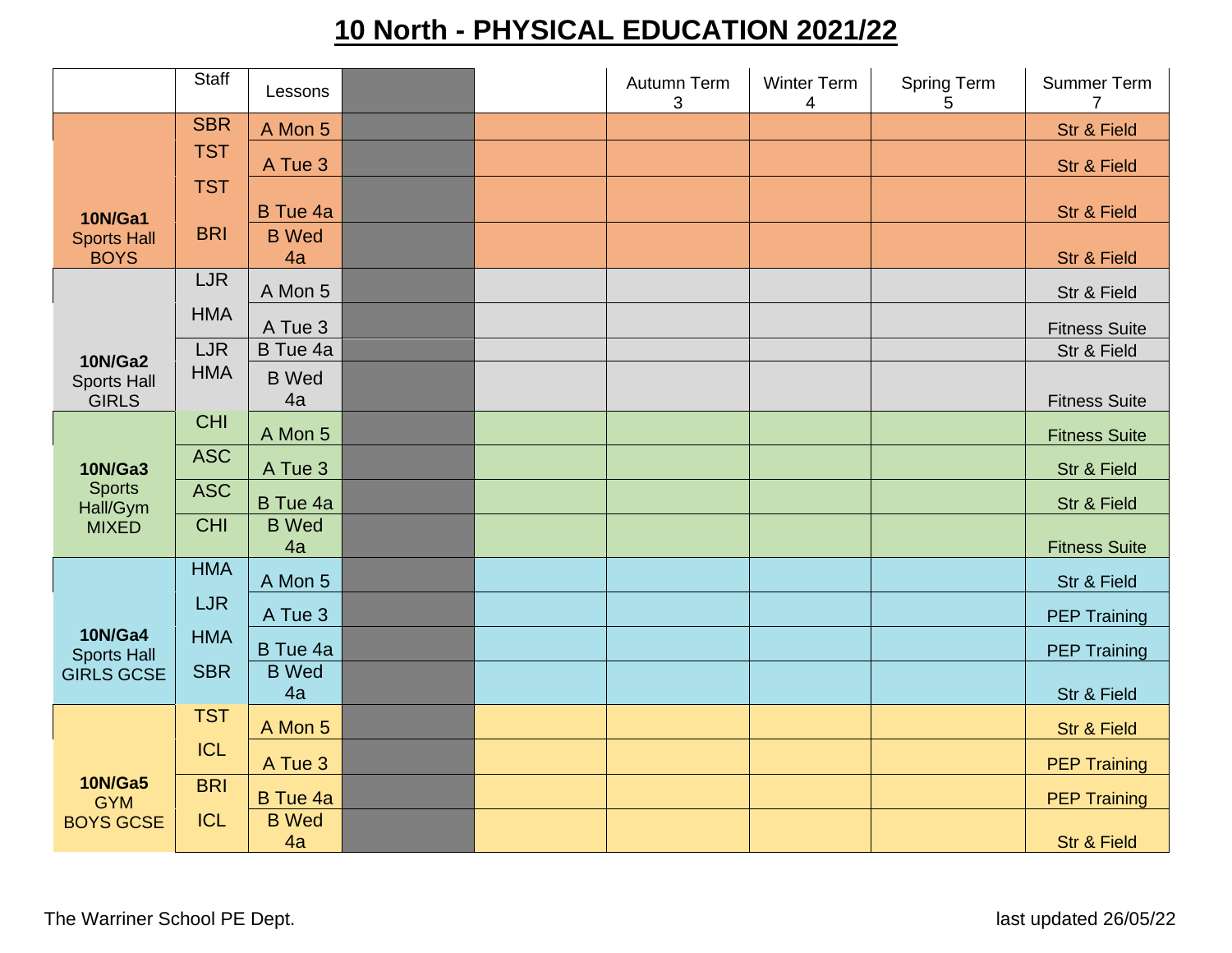### **10 South - PHYSICAL EDUCATION 2021/22**

|                                      | <b>Staff</b> | Lessons        |  | Autumn Term<br>3 | <b>Winter Term</b><br>4 | <b>Spring Term</b><br>5 | Summer Term<br>6       |
|--------------------------------------|--------------|----------------|--|------------------|-------------------------|-------------------------|------------------------|
|                                      | <b>SBR</b>   | A Mon 2        |  |                  |                         |                         | <b>Str &amp; Field</b> |
| <b>10S/Ga1</b>                       | <b>TST</b>   | A Tue 5        |  |                  |                         |                         | <b>Str &amp; Field</b> |
| <b>Sports Hall</b><br>Changing       | <b>SBR</b>   | <b>B</b> Tue 2 |  |                  |                         |                         | <b>Str &amp; Field</b> |
| <b>Rooms</b>                         | <b>LJR</b>   | B Wed 3        |  |                  |                         |                         | Str & Field            |
|                                      | <b>CHI</b>   | A Mon 2        |  |                  |                         |                         | Str & Field            |
| <b>10S/Ga2</b><br><b>Sports Hall</b> | <b>ASC</b>   | A Tue 5        |  |                  |                         |                         | <b>Fitness Suite</b>   |
| Changing                             | <b>CHI</b>   | <b>B</b> Tue 2 |  |                  |                         |                         | Str & Field            |
| Rooms                                | <b>ASC</b>   | B Wed 3        |  |                  |                         |                         | <b>Fitness Suite</b>   |
|                                      | <b>HMA</b>   | A Mon 2        |  |                  |                         |                         | <b>Fitness Suite</b>   |
| <b>10S/Ga3</b><br><b>Sports Hall</b> | <b>HMA</b>   | A Tue 5        |  |                  |                         |                         | Str & Field            |
| Changing                             | <b>ASC</b>   | <b>B</b> Tue 2 |  |                  |                         |                         | Str & Field            |
| <b>Rooms</b>                         | <b>CHI</b>   | B Wed 3        |  |                  |                         |                         | <b>Fitness Suite</b>   |
|                                      | <b>ICL</b>   | A Mon 2        |  |                  |                         |                         | Str & Field            |
| <b>10S/Ga4</b>                       | <b>SBR</b>   | A Tue 5        |  |                  |                         |                         | <b>PEP Training</b>    |
| <b>Sports Hall</b>                   | <b>ICL</b>   | <b>B</b> Tue 2 |  |                  |                         |                         | <b>PEP Training</b>    |
| <b>GIRLS GCSE</b>                    | <b>SBR</b>   | B Wed 3        |  |                  |                         |                         | Str & Field            |
|                                      | <b>TST</b>   | A Mon 2        |  |                  |                         |                         | <b>Str &amp; Field</b> |
|                                      | <b>ICL</b>   | A Tue 5        |  |                  |                         |                         | <b>PEP Training</b>    |
| <b>10S/Ga5</b><br><b>GYM</b>         | <b>TST</b>   | <b>B</b> Tue 2 |  |                  |                         |                         | <b>PEP Training</b>    |
| <b>BOYS GCSE</b>                     | <b>ICL</b>   | <b>B</b> Wed 3 |  |                  |                         |                         | <b>Str &amp; Field</b> |

The Warriner School PE Dept. **and School PE Dept.** 2012 12:30 and 26/05/22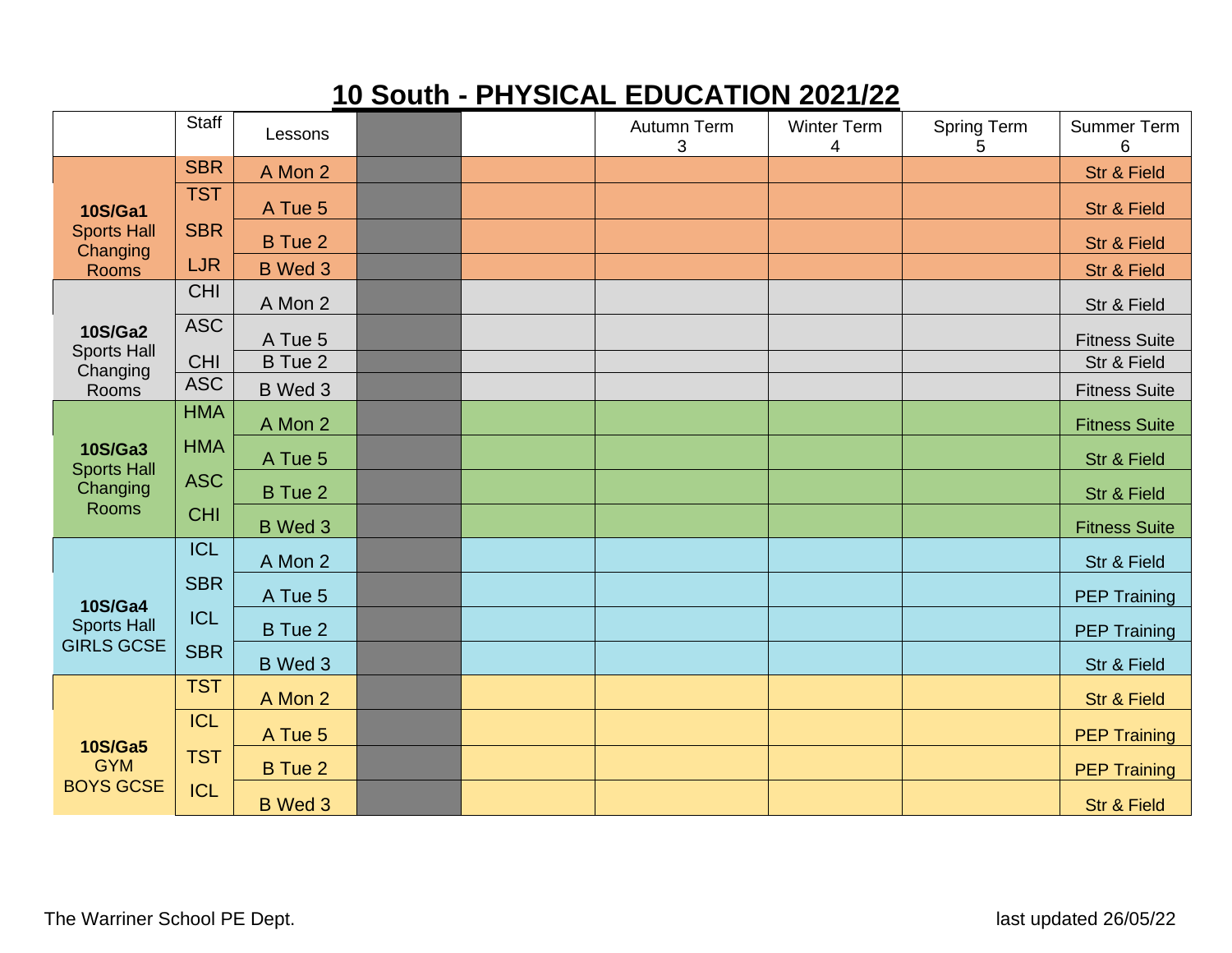#### **11 EAST - PHYSICAL EDUCATION 2021/22**

|                                             | <b>Staff</b> | Lessons         |  | Autumn | Winter         | Spring | Summer         |
|---------------------------------------------|--------------|-----------------|--|--------|----------------|--------|----------------|
|                                             |              |                 |  | 3      | $\overline{4}$ | 5      | 6              |
| <b>11E/Ga1</b>                              | <b>SBR</b>   | A Thur 3        |  |        |                |        | <b>Options</b> |
|                                             | <b>LJR</b>   | A Fri 4b        |  |        |                |        | <b>Options</b> |
| <b>Sports</b><br>Hall                       | <b>SBR</b>   | <b>B</b> Thur 3 |  |        |                |        | <b>Options</b> |
| <b>BOYS</b>                                 | <b>TST</b>   | B Fri 5         |  |        |                |        | <b>Options</b> |
|                                             | <b>ASC</b>   | A Thur 3        |  |        |                |        | <b>Options</b> |
| <b>11E/Ga2</b>                              | <b>CKE</b>   | A Fri 4b        |  |        |                |        | <b>Options</b> |
| <b>Sports</b><br>Hall                       | <b>ASC</b>   | <b>B</b> Thur 3 |  |        |                |        | <b>Options</b> |
| <b>GIRLS</b>                                | <b>CKE</b>   | B Fri 5         |  |        |                |        | <b>Options</b> |
| <b>11E/Ga3</b>                              | <b>HMA</b>   | A Thur 3        |  |        |                |        | <b>Options</b> |
| <b>GYM</b>                                  | <b>CKE</b>   | A Fri 4b        |  |        |                |        | <b>Options</b> |
| <b>MIXED</b>                                | <b>BRI</b>   | <b>B</b> Thur 3 |  |        |                |        | <b>Options</b> |
|                                             | <b>BRI</b>   | B Fri 5         |  |        |                |        | <b>Options</b> |
|                                             | <b>TST</b>   | A Thur 3        |  |        |                |        | <b>Options</b> |
| <b>11E/Ga4</b>                              | <b>HMA</b>   | A Fri 4b        |  |        |                |        | <b>Options</b> |
| <b>GYM</b><br><b>GIRLS</b>                  | <b>HMA</b>   | <b>B</b> Thur 3 |  |        |                |        | <b>Options</b> |
| <b>GCSE</b>                                 | <b>HMA</b>   | B Fri 5         |  |        |                |        | <b>Options</b> |
|                                             | <b>BRI</b>   | A Thur 3        |  |        |                |        | <b>Options</b> |
| <b>11E/Ga5</b><br><b>GYM</b><br><b>BOYS</b> | <b>ICL</b>   | A Fri 4b        |  |        |                |        | <b>Options</b> |
|                                             | <b>TST</b>   | <b>B</b> Thur 3 |  |        |                |        | <b>Options</b> |
| <b>GCSE</b>                                 | <b>ICL</b>   | B Fri 5         |  |        |                |        | <b>Options</b> |